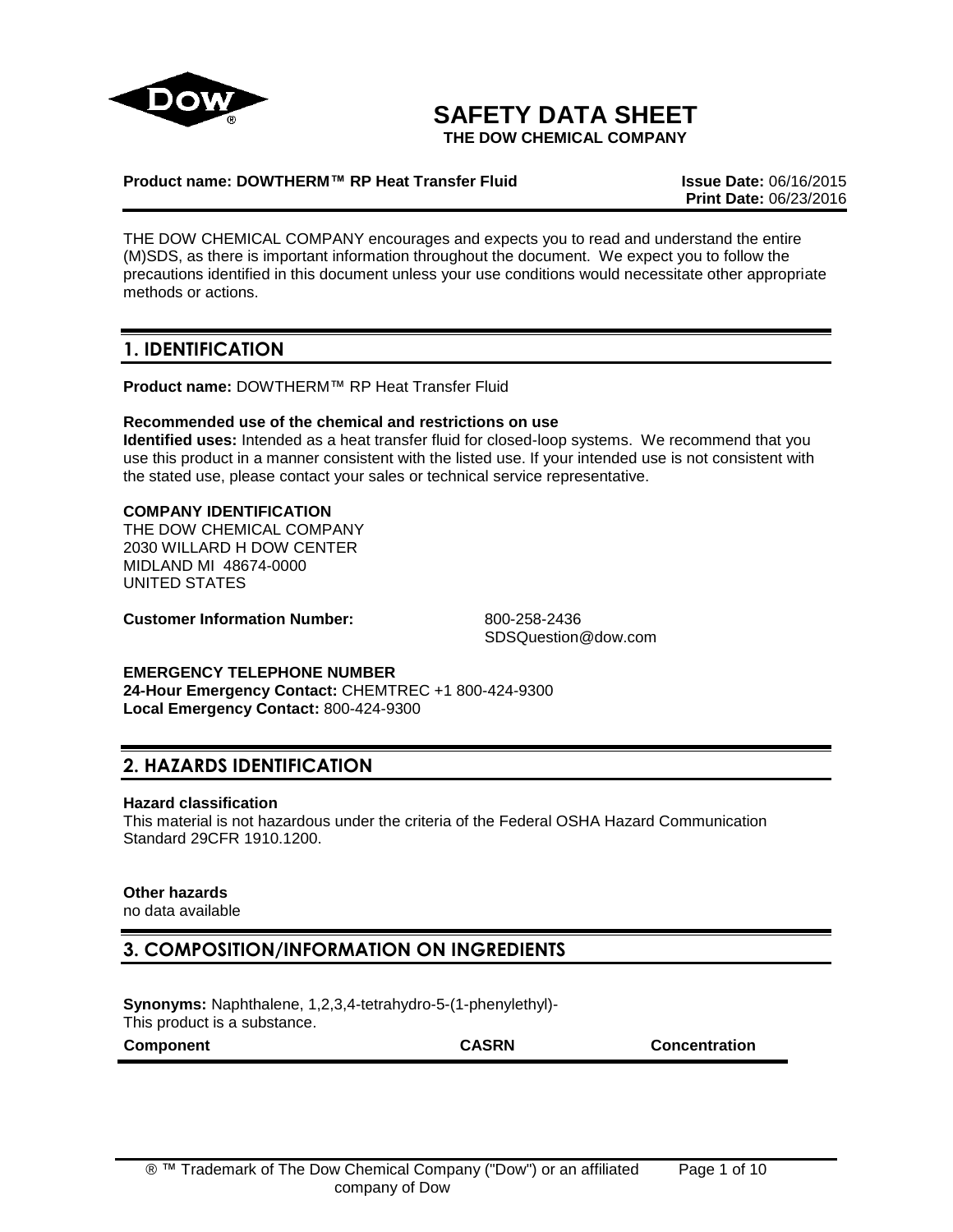| $1,2,3,4$ -Tetrahydro-5-(1-<br>phenylethyl) naphthalene | 60466-61-7 | $>= 85.0 \%$  |
|---------------------------------------------------------|------------|---------------|
| 1,2,3,4-Tetrahydro-6-(1-<br>phenylethyl)naphthalene     | 6196-98-1  | $\leq$ 15.0 % |

## **4. FIRST AID MEASURES**

## **Description of first aid measures**

**General advice:** First Aid responders should pay attention to self-protection and use the recommended protective clothing (chemical resistant gloves, splash protection). If potential for exposure exists refer to Section 8 for specific personal protective equipment.

**Inhalation:** Move person to fresh air. If not breathing, give artificial respiration; if by mouth to mouth use rescuer protection (pocket mask, etc). If breathing is difficult, oxygen should be administered by qualified personnel. Call a physician or transport to a medical facility.

**Skin contact:** Wash off with plenty of water.

**Eye contact:** Flush eyes thoroughly with water for several minutes. Remove contact lenses after the initial 1-2 minutes and continue flushing for several additional minutes. If effects occur, consult a physician, preferably an ophthalmologist. Suitable emergency eye wash facility should be available in work area.

**Ingestion:** If swallowed, seek medical attention. Do not induce vomiting unless directed to do so by medical personnel.

**Most important symptoms and effects, both acute and delayed:** Aside from the information found under Description of first aid measures (above) and Indication of immediate medical attention and special treatment needed (below), any additional important symptoms and effects are described in Section 11: Toxicology Information.

#### **Indication of any immediate medical attention and special treatment needed**

**Notes to physician:** Maintain adequate ventilation and oxygenation of the patient. If burn is present, treat as any thermal burn, after decontamination. No specific antidote. Treatment of exposure should be directed at the control of symptoms and the clinical condition of the patient.

# **5. FIREFIGHTING MEASURES**

**Suitable extinguishing media:** Water fog or fine spray. Dry chemical fire extinguishers. Carbon dioxide fire extinguishers. Foam. Alcohol resistant foams (ATC type) are preferred. General purpose synthetic foams (including AFFF) or protein foams may function, but will be less effective.

**Unsuitable extinguishing media:** Do not use direct water stream. May spread fire.

#### **Special hazards arising from the substance or mixture**

**Hazardous combustion products:** During a fire, smoke may contain the original material in addition to combustion products of varying composition which may be toxic and/or irritating. Combustion products may include and are not limited to: Carbon monoxide. Carbon dioxide.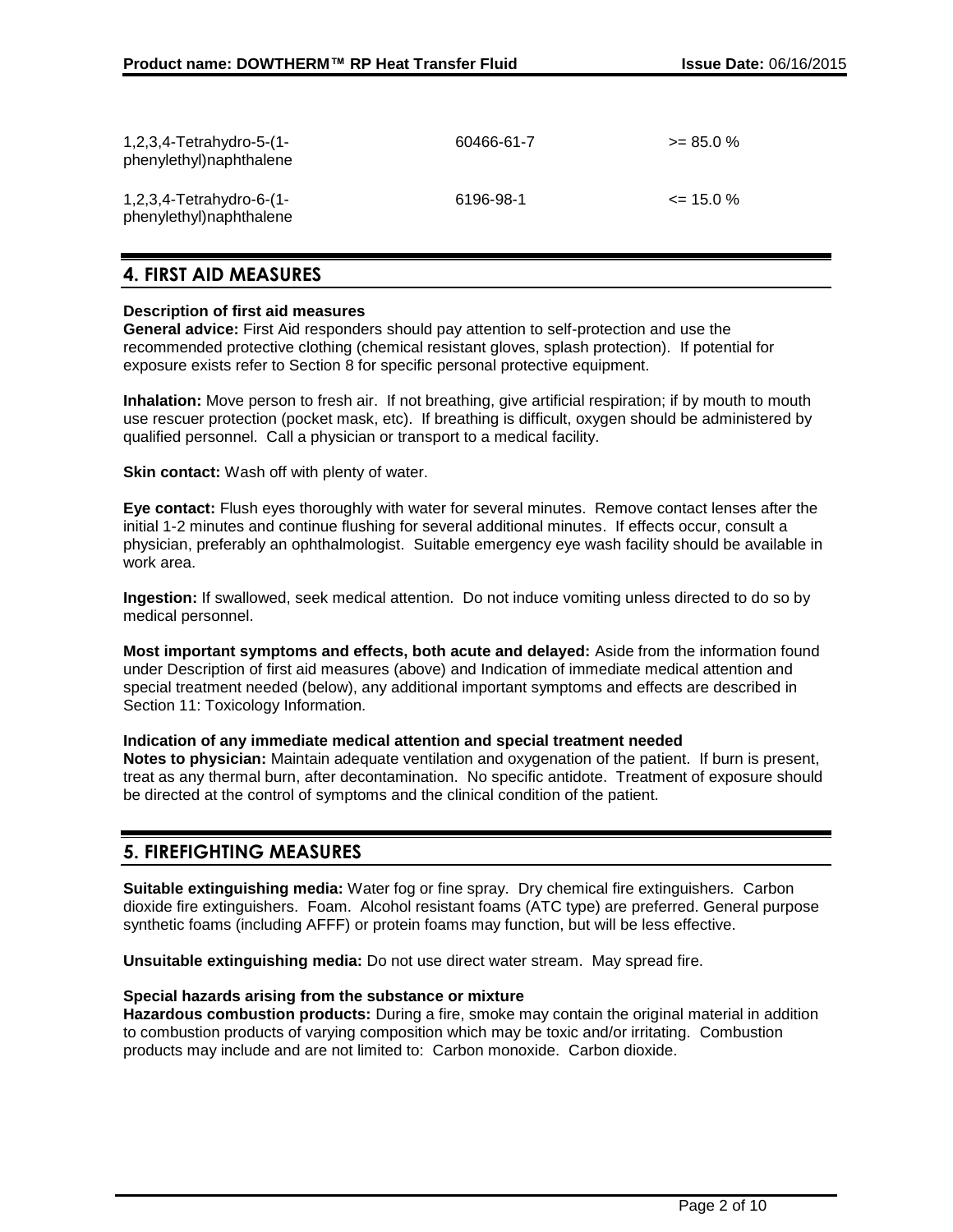**Unusual Fire and Explosion Hazards:** Violent steam generation or eruption may occur upon application of direct water stream to hot liquids. Liquid mist of this product can burn. Flammable concentrations of vapor can accumulate at temperatures above flash point; see Section 9.

## **Advice for firefighters**

**Fire Fighting Procedures:** Keep people away. Isolate fire and deny unnecessary entry. Do not use direct water stream. May spread fire. Burning liquids may be moved by flushing with water to protect personnel and minimize property damage. Contain fire water run-off if possible. Fire water run-off, if not contained, may cause environmental damage. Review the "Accidental Release Measures" and the "Ecological Information" sections of this (M)SDS.

**Special protective equipment for firefighters:** Wear positive-pressure self-contained breathing apparatus (SCBA) and protective fire fighting clothing (includes fire fighting helmet, coat, trousers, boots, and gloves). Avoid contact with this material during fire fighting operations. If contact is likely, change to full chemical resistant fire fighting clothing with self-contained breathing apparatus. If this is not available, wear full chemical resistant clothing with self-contained breathing apparatus and fight fire from a remote location. For protective equipment in post-fire or non-fire clean-up situations, refer to the relevant sections.

# **6. ACCIDENTAL RELEASE MEASURES**

**Personal precautions, protective equipment and emergency procedures:** Isolate area. Keep unnecessary and unprotected personnel from entering the area. Keep upwind of spill. Ventilate area of leak or spill. Refer to section 7, Handling, for additional precautionary measures. Use appropriate safety equipment. For additional information, refer to Section 8, Exposure Controls and Personal Protection.

**Environmental precautions:** Prevent from entering into soil, ditches, sewers, waterways and/or groundwater. See Section 12, Ecological Information. Spills or discharge to natural waterways is likely to kill aquatic organisms.

**Methods and materials for containment and cleaning up:** Small spills: Absorb with materials such as: Non-combustible material. Collect in suitable and properly labeled containers. Large spills: Contain spilled material if possible. Dike area to contain spill. Wash the spill site with large quantities of water. See Section 13, Disposal Considerations, for additional information.

# **7. HANDLING AND STORAGE**

**Precautions for safe handling:** Avoid contact with eyes, skin, and clothing. Avoid breathing vapor. Wash thoroughly after handling. Keep container closed. Use with adequate ventilation. See Section 8, EXPOSURE CONTROLS AND PERSONAL PROTECTION.

**Conditions for safe storage:** Store in original container. Store away from incompatible materials. See STABILITY AND REACTIVITY section. Additional storage and handling information on this product may be obtained by calling your sales or customer service contact.

**Storage stability Shelf life: Use within** 60 Month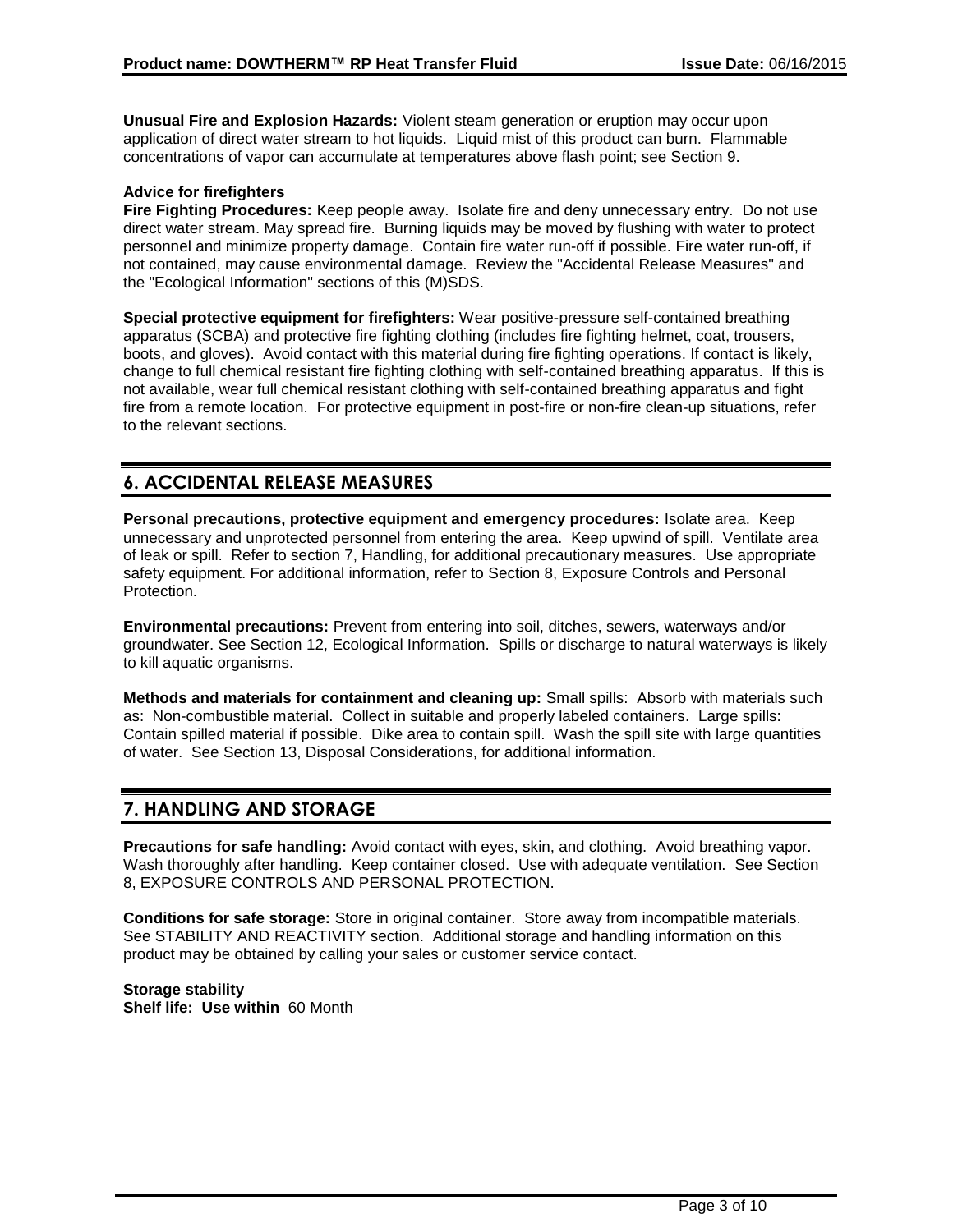## **8. EXPOSURE CONTROLS/PERSONAL PROTECTION**

#### **Control parameters**

Exposure limits are listed below, if they exist.

None established

#### **Exposure controls**

**Engineering controls:** Use local exhaust ventilation, or other engineering controls to maintain airborne levels below exposure limit requirements or guidelines. If there are no applicable exposure limit requirements or guidelines, general ventilation should be sufficient for most operations. Local exhaust ventilation may be necessary for some operations.

#### **Individual protection measures**

**Eye/face protection:** Use chemical goggles.

**Skin protection**

**Hand protection:** Use gloves chemically resistant to this material when prolonged or frequently repeated contact could occur. Examples of preferred glove barrier materials include: Polyethylene. Ethyl vinyl alcohol laminate ("EVAL"). Polyvinyl alcohol ("PVA"). Polyvinyl chloride ("PVC" or "vinyl"). Styrene/butadiene rubber. Viton. Examples of acceptable glove barrier materials include: Butyl rubber. Chlorinated polyethylene. Neoprene. Nitrile/butadiene rubber ("nitrile" or "NBR"). NOTICE: The selection of a specific glove for a particular application and duration of use in a workplace should also take into account all relevant workplace factors such as, but not limited to: Other chemicals which may be handled, physical requirements (cut/puncture protection, dexterity, thermal protection), potential body reactions to glove materials, as well as the instructions/specifications provided by the glove supplier.

**Other protection:** When prolonged or frequently repeated contact could occur, use protective clothing chemically resistant to this material. Selection of specific items such as faceshield, boots, apron, or full-body suit will depend on the task.

**Respiratory protection:** Respiratory protection should be worn when there is a potential to exceed the exposure limit requirements or guidelines. If there are no applicable exposure limit requirements or guidelines, wear respiratory protection when adverse effects, such as respiratory irritation or discomfort have been experienced, or where indicated by your risk assessment process. For most conditions, no respiratory protection should be needed; however, if material is heated or sprayed, use an approved air-purifying respirator. The following should be effective types of air-purifying respirators: Organic vapor cartridge with a particulate pre-filter.

## **9. PHYSICAL AND CHEMICAL PROPERTIES**

#### **Appearance**

**Physical state** Liquid. **Odor** Mild **pH** Not applicable

**Color** Colorless to yellow **Odor Threshold** No test data available **Melting point/range** -34 °C ( -29 °F) *Literature* **Freezing point** -34 °C ( -29 °F) *Literature*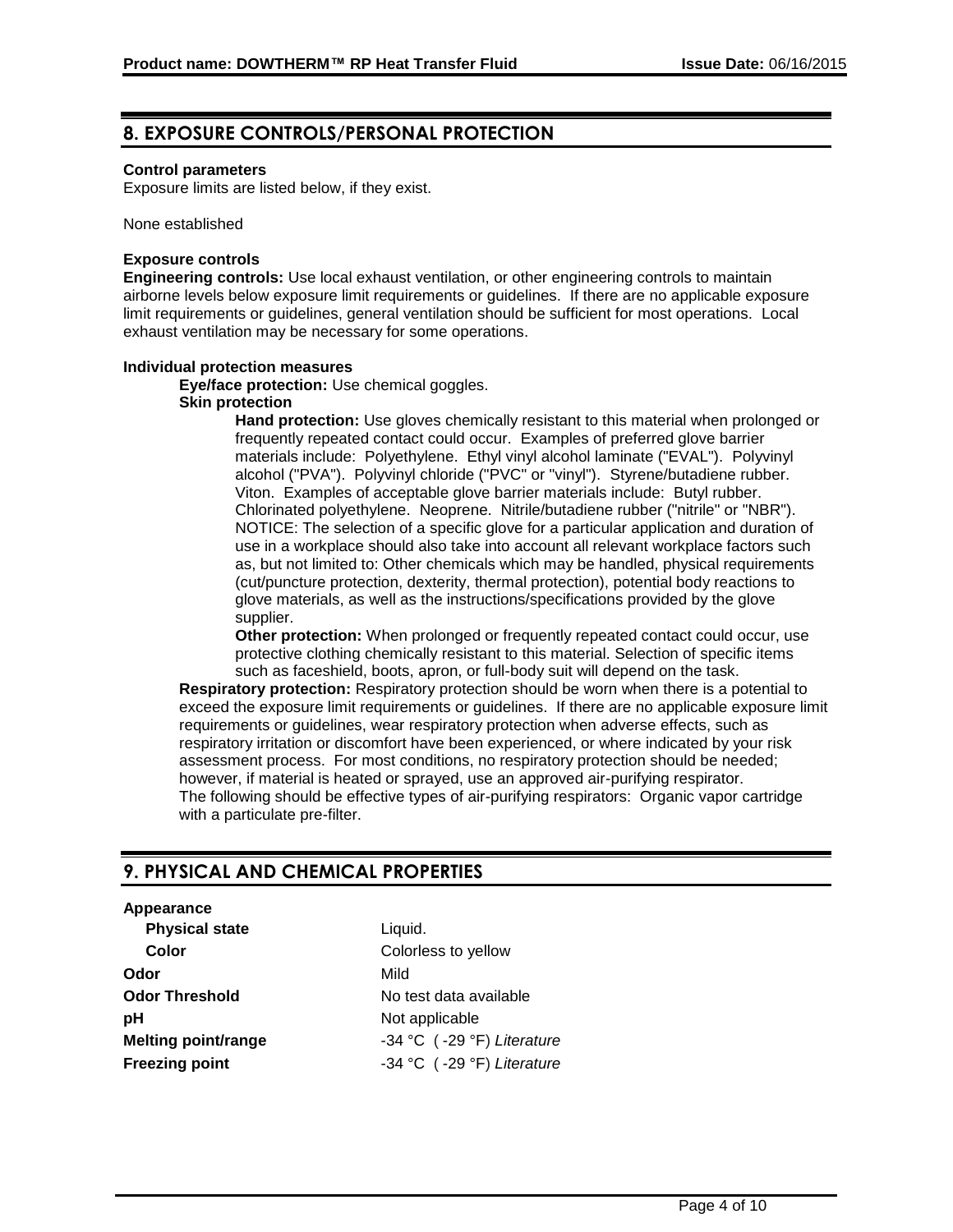| Boiling point (760 mmHg)                          | 332 - 355 °C (630 - 671 °F) Literature                           |
|---------------------------------------------------|------------------------------------------------------------------|
| <b>Flash point</b>                                | closed cup 194 °C (381 °F) Pensky-Martens Closed Cup<br>ASTM D93 |
| <b>Evaporation Rate (Butyl Acetate</b><br>$= 1$   | $< 0.1$ Estimated.                                               |
| <b>Flammability (solid, gas)</b>                  | Not applicable to liquids                                        |
| <b>Lower explosion limit</b>                      | 0.39 % vol Literature Approximately                              |
| <b>Upper explosion limit</b>                      | 4.59 % vol Literature                                            |
| <b>Vapor Pressure</b>                             | $\epsilon$ = 1.0 mmHg at 20 °C (68 °F) Literature                |
| <b>Relative Vapor Density (air = 1)</b>           | Not available                                                    |
| <b>Relative Density (water = 1)</b>               | 1.03 at 16 °C (61 °F) Literature                                 |
| <b>Water solubility</b>                           | < 0.01 % at 25 °C (77 °F) Literature                             |
| <b>Partition coefficient: n-</b><br>octanol/water | log Pow: 6.11 Estimated.                                         |
| <b>Auto-ignition temperature</b>                  | 385 °C (725 °F) ASTM E659                                        |
| <b>Decomposition temperature</b>                  | No test data available                                           |
| <b>Kinematic Viscosity</b>                        | 30.8 cSt at 25 °C (77 °F) Literature                             |
| <b>Explosive properties</b>                       | no data available                                                |
| <b>Oxidizing properties</b>                       | no data available                                                |
| <b>Molecular weight</b>                           | 236.4 g/mol Literature                                           |

NOTE: The physical data presented above are typical values and should not be construed as a specification.

# **10. STABILITY AND REACTIVITY**

**Reactivity:** no data available

**Chemical stability:** Thermally stable at typical use temperatures.

**Possibility of hazardous reactions:** Polymerization will not occur.

**Conditions to avoid:** Exposure to elevated temperatures can cause product to decompose.

**Incompatible materials:** Avoid contact with oxidizing materials. Avoid contact with: Mineral acids.

**Hazardous decomposition products:** Decomposition products depend upon temperature, air supply and the presence of other materials.

# **11. TOXICOLOGICAL INFORMATION**

*Toxicological information appears in this section when such data is available.*

## **Acute toxicity**

**Acute oral toxicity**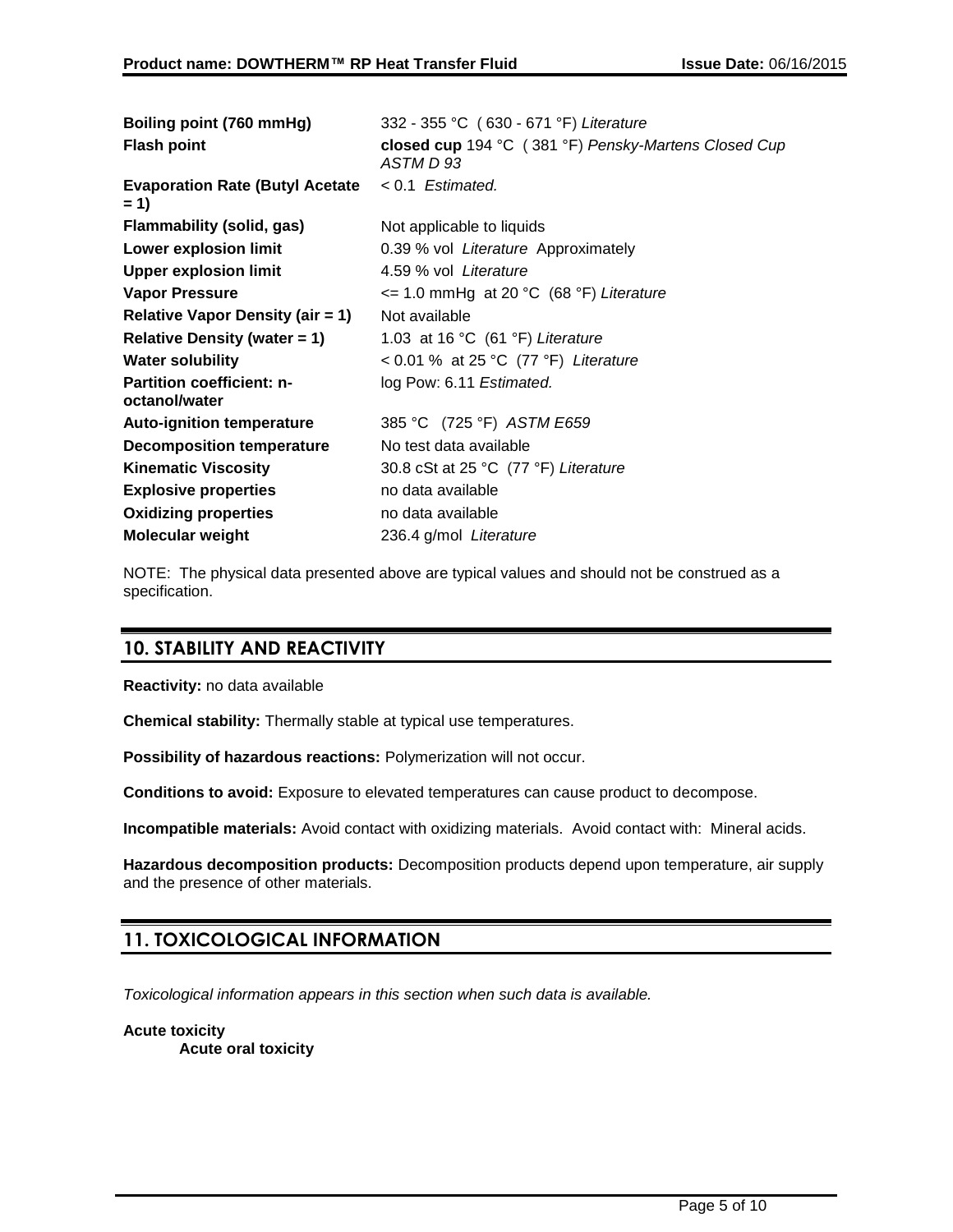Low toxicity if swallowed. Small amounts swallowed incidentally as a result of normal handling operations are not likely to cause injury; however, swallowing larger amounts may cause injury.

LD50, Rat, > 2,000 mg/kg No deaths occurred at this concentration.

#### **Acute dermal toxicity**

Prolonged skin contact is unlikely to result in absorption of harmful amounts.

LD50, Rabbit, > 2,000 mg/kg No deaths occurred at this concentration.

#### **Acute inhalation toxicity**

At room temperature, exposure to vapor is minimal due to low volatility. If material is heated or aerosol/mist is produced, concentrations may be attained that are sufficient to cause respiratory irritation and other effects. May cause central nervous system effects. Symptoms may include headache, dizziness and drowsiness, progressing to incoordination and unconsciousness.

The LC50 has not been determined.

#### **Skin corrosion/irritation**

Brief contact is essentially nonirritating to skin. Prolonged contact may cause skin irritation with local redness. Repeated exposure may cause irritation, even a burn.

## **Serious eye damage/eye irritation**

May cause moderate eye irritation. Corneal injury is unlikely.

#### **Sensitization**

Did not cause allergic skin reactions when tested in guinea pigs.

For respiratory sensitization: No relevant data found.

#### **Specific Target Organ Systemic Toxicity (Single Exposure)**

Evaluation of available data suggests that this material is not an STOT-SE toxicant.

#### **Specific Target Organ Systemic Toxicity (Repeated Exposure)**

Repeated skin application to laboratory animals did not produce systemic toxicity.

#### **Carcinogenicity**

No relevant data found.

#### **Teratogenicity**

Did not cause birth defects or other effects in the fetus even at doses which caused toxic effects in the mother.

#### **Reproductive toxicity**

In animal studies, did not interfere with reproduction.

#### **Mutagenicity**

In vitro genetic toxicity studies were negative.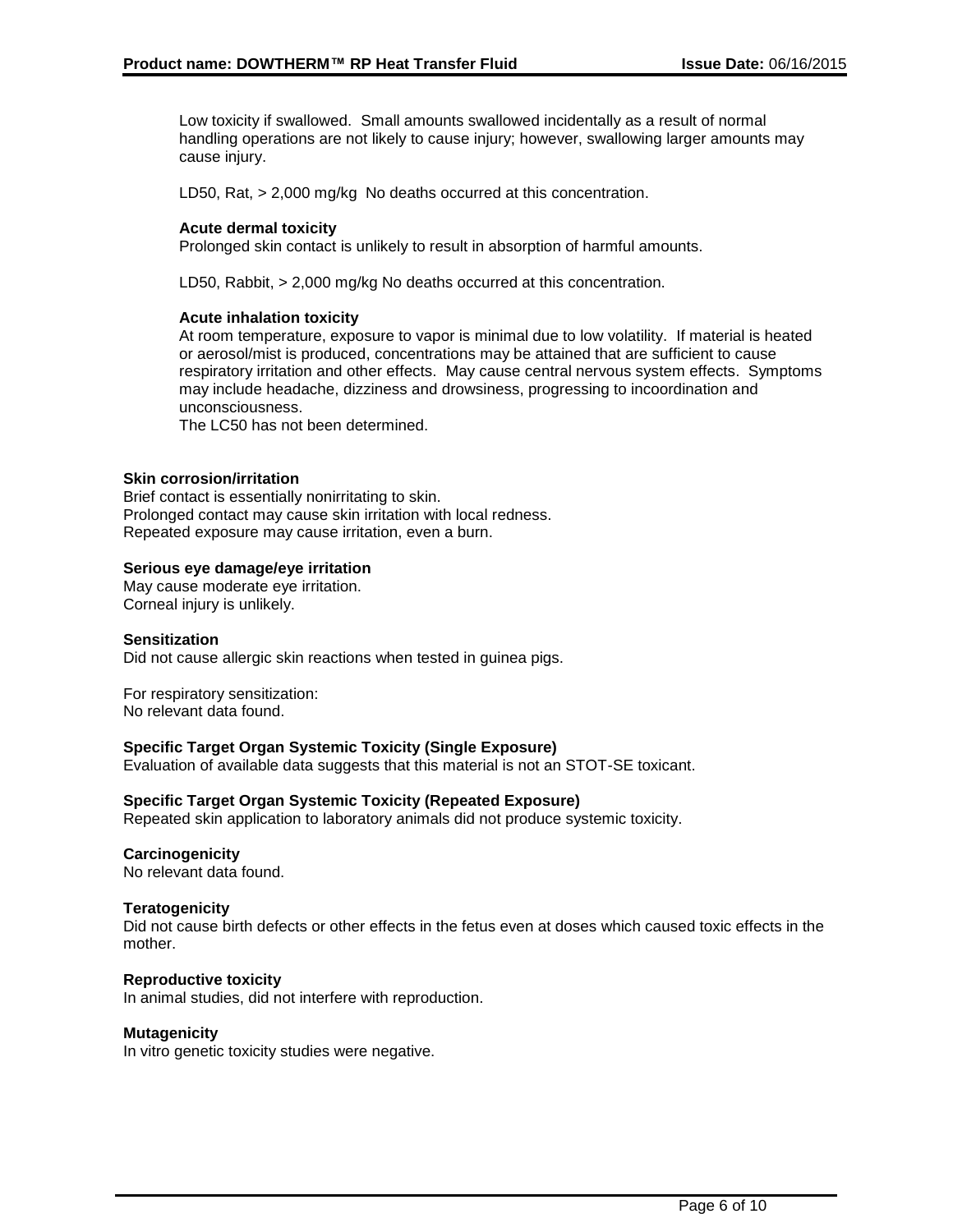### **Aspiration Hazard**

Based on physical properties, not likely to be an aspiration hazard.

### **COMPONENTS INFLUENCING TOXICOLOGY:**

#### **1,2,3,4-Tetrahydro-5-(1-phenylethyl)naphthalene**

**Acute inhalation toxicity**

At room temperature, exposure to vapor is minimal due to low volatility. If material is heated or aerosol/mist is produced, concentrations may be attained that are sufficient to cause respiratory irritation and other effects. May cause central nervous system effects. Symptoms may include headache, dizziness and drowsiness, progressing to incoordination and unconsciousness.

The LC50 has not been determined.

#### **1,2,3,4-Tetrahydro-6-(1-phenylethyl)naphthalene**

#### **Acute inhalation toxicity**

At room temperature, exposure to vapor is minimal due to low volatility. If material is heated or aerosol/mist is produced, concentrations may be attained that are sufficient to cause respiratory irritation and other effects. May cause central nervous system effects. Symptoms may include headache, dizziness and drowsiness, progressing to incoordination and unconsciousness.

The LC50 has not been determined.

# **12. ECOLOGICAL INFORMATION**

*Ecotoxicological information appears in this section when such data is available.*

#### **Toxicity**

#### **Acute toxicity to aquatic invertebrates**

LC50, Daphnia magna (Water flea), 48 Hour, 0.0225 mg/l

#### **Acute toxicity to algae/aquatic plants**

Material is very highly toxic to aquatic organisms on an acute basis (LC50/EC50 <0.1 mg/L in the most sensitive species).

EbC50, Pseudokirchneriella subcapitata (green algae), 96 Hour, Biomass, > 0.07 mg/l

## **Toxicity to bacteria**

EC50, activated sludge, 3 Hour, 0.062 mg/l, OECD 209 Test

#### **Persistence and degradability**

**Biodegradability:** Material is expected to biodegrade very slowly (in the environment). Fails to pass OECD/EEC tests for ready biodegradability. Material is inherently biodegradable (reaches > 20% biodegradation in OECD test(s) for inherent biodegradability). 10-day Window: Fail **Biodegradation:** 6 % **Exposure time:** 28 d **Method:** OECD Test Guideline 301B or Equivalent 10-day Window: Not applicable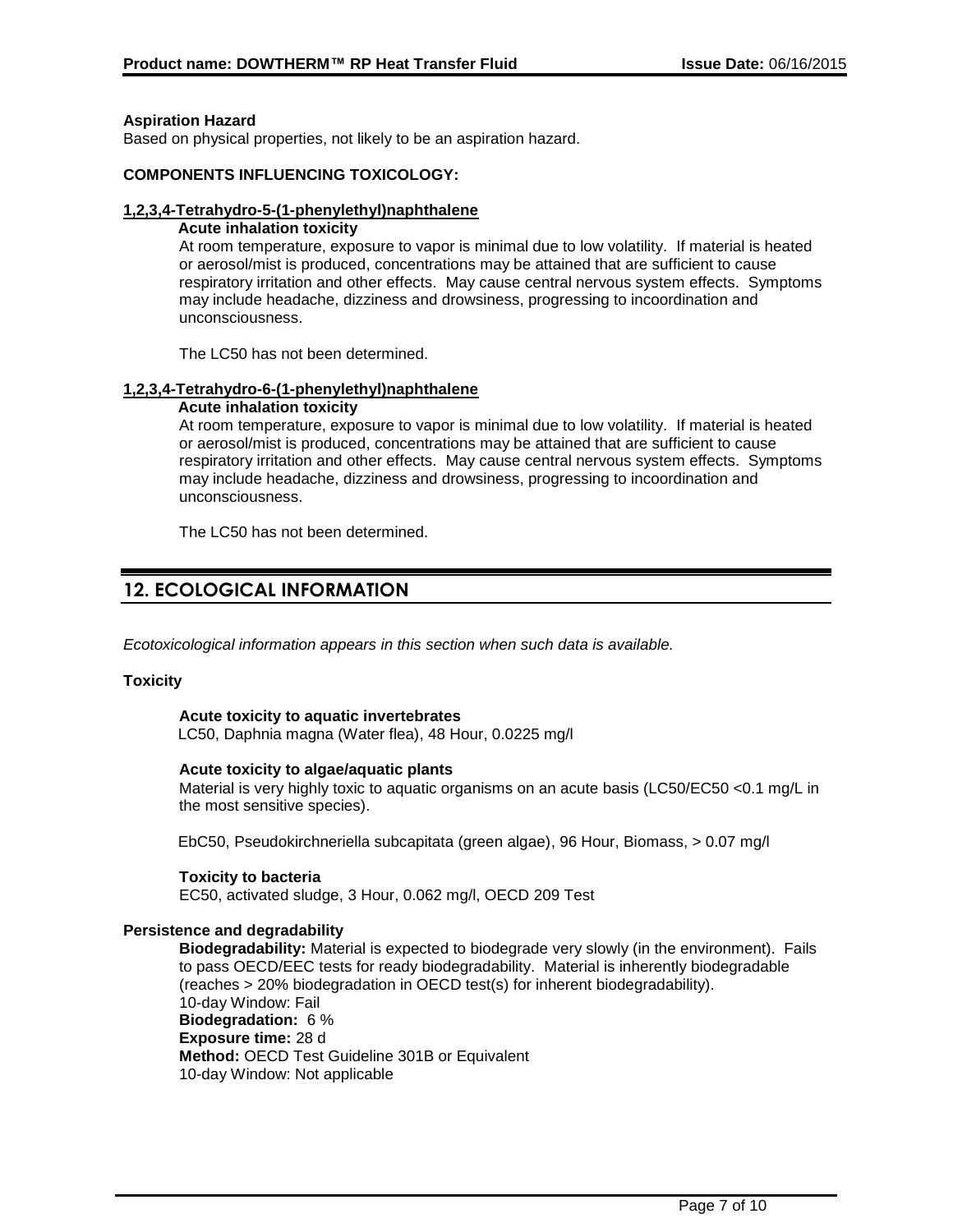**Biodegradation:** > 40 % **Exposure time:** 28 d **Method:** OECD Test Guideline 302B or Equivalent

## **Bioaccumulative potential**

**Bioaccumulation:** Bioconcentration potential is high (BCF > 3000 or Log Pow between 5 and 7).

**Partition coefficient: n-octanol/water(log Pow):** 6.11 Estimated.

## **Mobility in soil**

Expected to be relatively immobile in soil (Koc > 5000). **Partition coefficient(Koc):** > 5000 Estimated.

# **13. DISPOSAL CONSIDERATIONS**

**Disposal methods:** DO NOT DUMP INTO ANY SEWERS, ON THE GROUND, OR INTO ANY BODY OF WATER. All disposal practices must be in compliance with all Federal, State/Provincial and local laws and regulations. Regulations may vary in different locations. Waste characterizations and compliance with applicable laws are the responsibility solely of the waste generator. AS YOUR SUPPLIER, WE HAVE NO CONTROL OVER THE MANAGEMENT PRACTICES OR MANUFACTURING PROCESSES OF PARTIES HANDLING OR USING THIS MATERIAL. THE INFORMATION PRESENTED HERE PERTAINS ONLY TO THE PRODUCT AS SHIPPED IN ITS INTENDED CONDITION AS DESCRIBED IN MSDS SECTION: Composition Information. FOR UNUSED & UNCONTAMINATED PRODUCT, the preferred options include sending to a licensed, permitted: Reclaimer. Incinerator or other thermal destruction device.

# **14. TRANSPORT INFORMATION**

**DOT**

Not regulated for transport

## **Classification for SEA transport (IMO-IMDG):**

| Proper shipping name                                                            | ENVIRONMENTALLY HAZARDOUS SUBSTANCE, LIQUID,<br>N.O.S.(1,2,3,4-Tetrahydro-5-(1-phenylethyl)naphthalene)  |
|---------------------------------------------------------------------------------|----------------------------------------------------------------------------------------------------------|
| UN number                                                                       | UN 3082                                                                                                  |
| <b>Class</b>                                                                    | 9                                                                                                        |
| Packing group                                                                   | Ш                                                                                                        |
| <b>Marine pollutant</b>                                                         | 1,2,3,4-Tetrahydro-5-(1-phenylethyl)naphthalene                                                          |
| <b>Transport in bulk</b>                                                        | Consult IMO regulations before transporting ocean bulk                                                   |
| according to Annex I or II<br>of MARPOL 73/78 and the<br><b>IBC or IGC Code</b> |                                                                                                          |
| Classification for AIR transport (IATA/ICAO):                                   |                                                                                                          |
| Proper shipping name                                                            | Environmentally hazardous substance, liquid, n.o.s.(1,2,3,4-<br>Tetrahydro-5-(1-phenylethyl)naphthalene) |
| <b>UN number</b>                                                                | <b>UN 3082</b>                                                                                           |
| <b>Class</b>                                                                    | 9                                                                                                        |
| Packing group                                                                   | Ш                                                                                                        |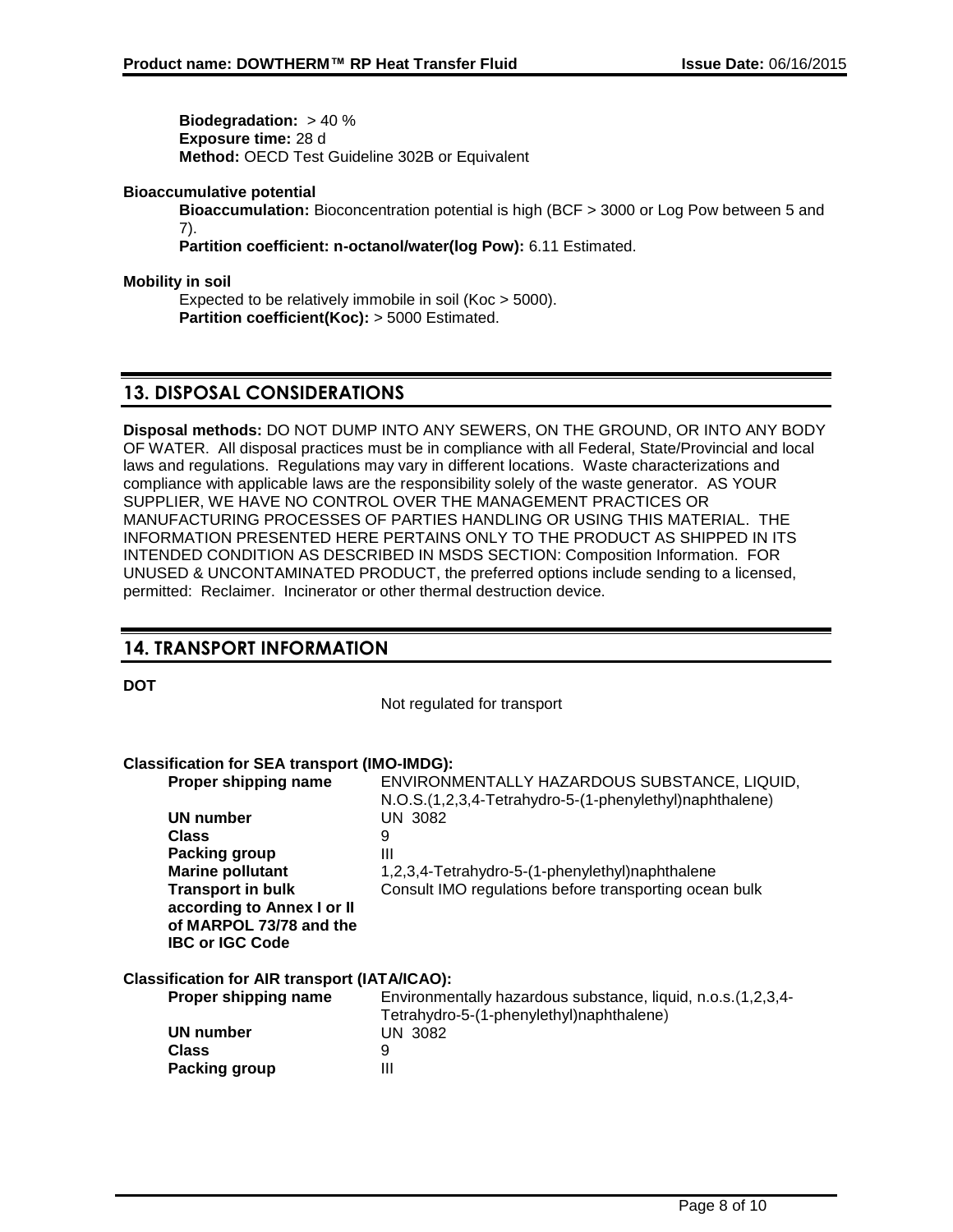This information is not intended to convey all specific regulatory or operational requirements/information relating to this product. Transportation classifications may vary by container volume and may be influenced by regional or country variations in regulations. Additional transportation system information can be obtained through an authorized sales or customer service representative. It is the responsibility of the transporting organization to follow all applicable laws, regulations and rules relating to the transportation of the material.

## **15. REGULATORY INFORMATION**

## **OSHA Hazard Communication Standard**

This product is not a "Hazardous Chemical" as defined by the OSHA Hazard Communication Standard, 29 CFR 1910.1200.

# **Superfund Amendments and Reauthorization Act of 1986 Title III (Emergency Planning and Community Right-to-Know Act of 1986) Sections 311 and 312**

Acute Health Hazard

## **Superfund Amendments and Reauthorization Act of 1986 Title III (Emergency Planning and Community Right-to-Know Act of 1986) Section 313**

This material does not contain any chemical components with known CAS numbers that exceed the threshold (De Minimis) reporting levels established by SARA Title III, Section 313.

## **U.S. Toxic Substances Control Act (TSCA)**

All components of this product are on the TSCA Inventory or are exempt from TSCA Inventory requirements under 40 CFR 720.30. This product contains a substance subject to a TSCA Section 5(a)(2) Significant New Use Rule (SNUR) and export notification under TSCA 12(b). The SNUR is described in 40 CFR 721.5225 and requires the following Hazard Communication information: This substance may be toxic to fish and toxic to aquatic organisms. Notice to users: Disposal restrictions apply, do not release to water.

#### **Pennsylvania Worker and Community Right-To-Know Act:**

To the best of our knowledge, this product does not contain chemicals at levels which require reporting under this statute.

#### **California Proposition 65 (Safe Drinking Water and Toxic Enforcement Act of 1986)**

This product contains no listed substances known to the State of California to cause cancer, birth defects or other reproductive harm, at levels which would require a warning under the statute.

## **United States TSCA Inventory (TSCA)**

The product contains an intentional component that is subject to a restriction. Production and/or use is limited by the conditions of the restriction.